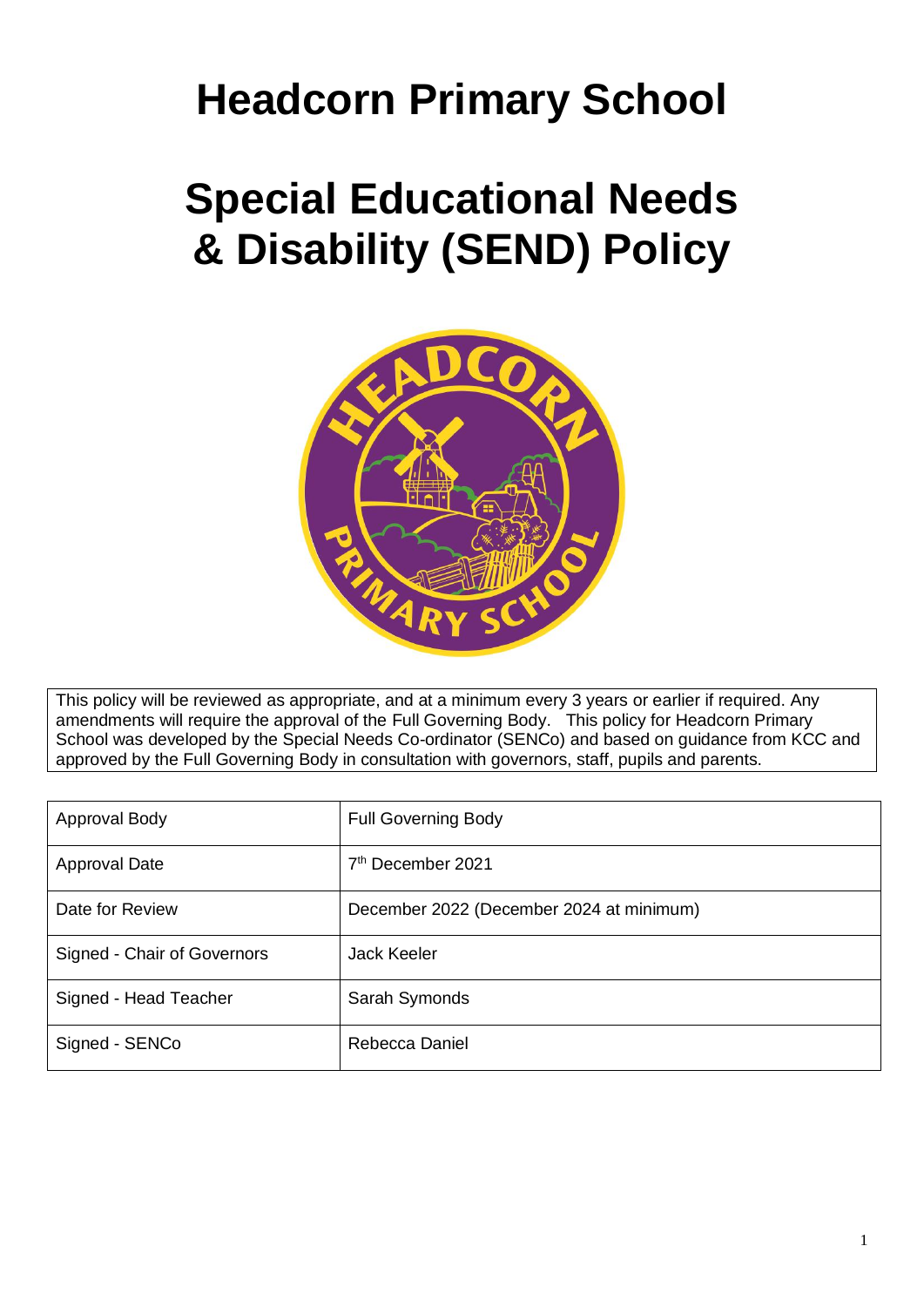# **Headcorn Primary School**

# **Special Educational Needs & Disability (SEND) Policy**

This policy is written in line with the requirements of: -

### **Children and Families Act 2014 SEN Code of Practice 2015**

- SI 2014 1530 Special Educational Needs and Disability Regulations 2014
- Part 3 Duties on Schools Special Educational Needs Co-ordinators
- Schedule 1 regulation 51– Information to be included in the SEN information report
- Schedule 2 regulation 53 Information to be published by a local authority in its local offer
- **Equality Act 2010**
- **Schools Admissions Code, DfE 1 Feb 2012**
- SI 2012 1124 The School Information (England) (Amendment) Regulations 2012
- SI 2013 758 The School Information (England) (Amendment) Regulations 2013

Whilst this policy outlines SEND provision, it should be read in conjunction with other relevant polices available on the website or directly from school.

# **Definition of SEND**

A child or young person has SEND if they have a learning difficulty or disability which calls for special **educational** provision to be made for him or her.

A child of compulsory school age or a young person has a learning difficulty if he or she:

- (a) Has a significantly greater difficulty in learning than the majority of others of the same age; or
- *(b)* Has a disability which prevents or hinders him or her from making use of facilities of a kind generally provided for others of the same age in mainstream schools or mainstream post-16 institutions. *SEN Code of Practice (2015, p 4)*

# **Definition of Disability**

Many children and young people who have SEND may also have a disability under the Equality Act 2010 – that is'…a physical or mental impairment which has a long-term and substantial adverse effect on their ability to carry out normal day-to-day activities'. This definition provides a relatively low threshold and includes more children than many realise: 'long-term' is defined as 'a year or more' and 'substantial' is defined as 'more than minor or trivial' *SEN Code of Practice (2015, p5)*

This policy sets out how Headcorn Primary school intends to support children identified with a special educational need. We hope you find the information you need below, but if you have any questions, concerns or would like a further discussion, please do not hesitate to contact the SENCO Rebecca Daniel. Please e-mail: [Rebecca.daniel@headcorn.kent.sch.uk](mailto:Rebecca.daniel@headcorn.kent.sch.uk)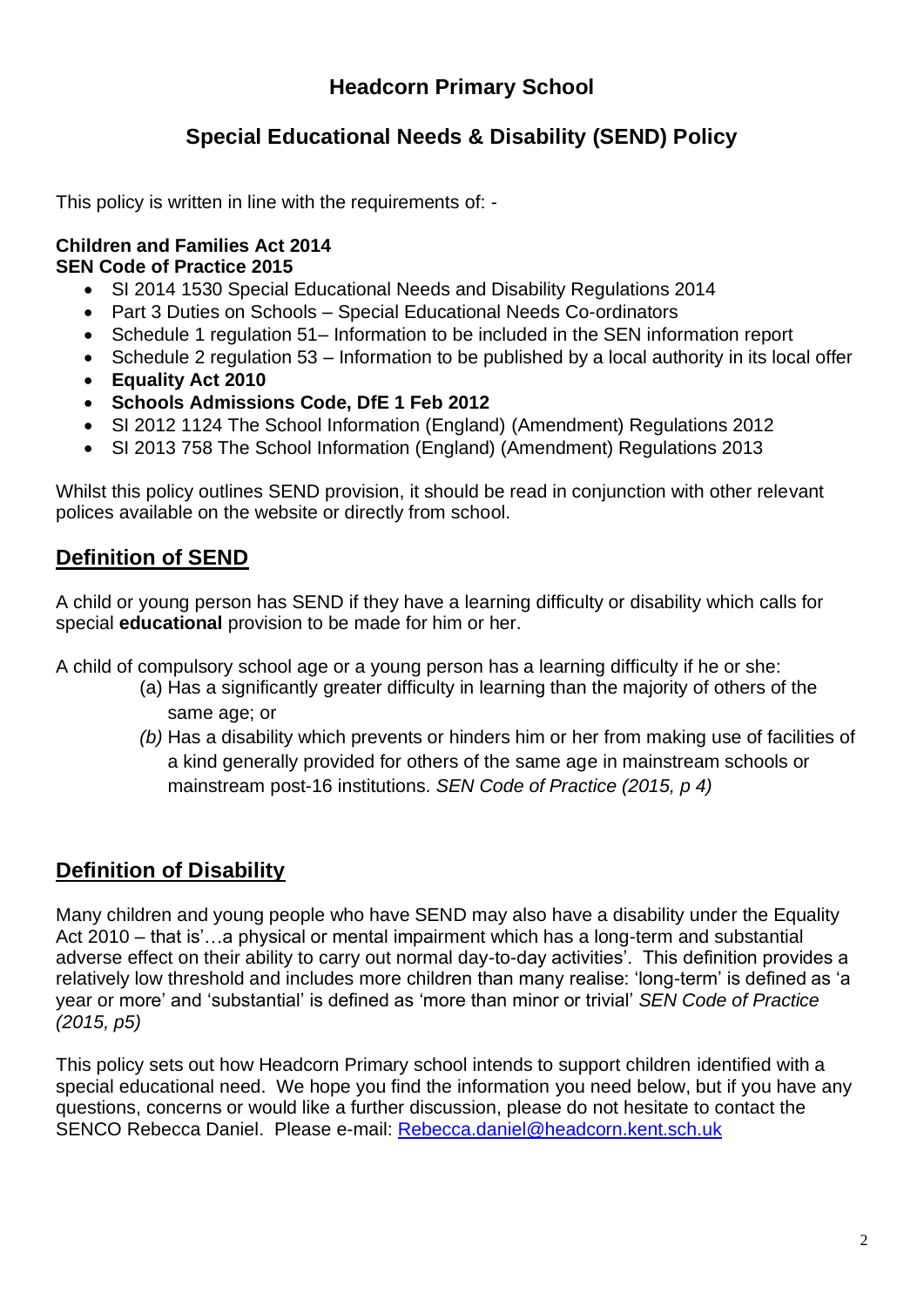# *Who co-ordinates the SEND provision?*

Rebecca Daniel, has specific SENCO (special educational needs co-ordinator) responsibility for co-ordinating the SEND provision at Headcorn Primary School. Rebecca Daniel is a qualified teacher and has achieved the National Award for SEN Co-ordination.

Rebecca Daniel is available on 01622 891 289 or Rebecca.daniel@headcorn.kent.sch.uk

The SENCo is responsible for:

- The daily implementation of the school SEND policy
- Liaising with and advising teaching staff and teaching assistants on SEND matters.
- Managing teaching assistants.
- Co-ordinating the provision for children with SEND.
- Overseeing the provision for pupils with SEND.
- Contributing to the in-service training of staff.
- Liaising with parents and external agencies including the LA's support and Educational Psychology Service, Schools Liaison Service, Health & Social Services and Voluntary Bodies.
- Liaising with the Inclusion /SEND Governor.
- Jointly monitoring the emotional and educational development of Looked After Children (LAC) and Children in Care (Cic).

All teaching and non-teaching staff are involved in the development of the school's SEND policy and where relevant are aware of the school's procedure for identifying, assessing, monitoring and making provision for pupils with special educational needs. Teachers have responsibility for managing the outcomes of work undertaken by teaching assistants timetabled to them.

The Head Teacher, Sarah Symonds, has strategic responsibility for overseeing the provision for children with special educational needs and keeping the governing body informed. In conjunction with the management team, the Head Teacher will be responsible for monitoring and evaluating the success of this policy and ensuring that necessary revisions are undertaken.

The school has a named governor, Janice Ramsay, with specific responsibility for SEND & Inclusion.

# **Special Educational Provision**

## *What kind of special educational need does the school make provision for?*

At Headcorn Primary School we can make provision for frequently occurring special educational needs through SEN Support which may include for instance, dyslexia, dyspraxia, speech and language needs, autism, Asperger's syndrome, learning difficulties and behaviour difficulties.

There are other kinds of special educational need which do not occur as frequently and with which the school is less familiar, but we can access training and advice so that these kinds of needs can be met.

The school also currently meets the needs of a very small number of pupils with a statutory statement of special educational need known as an Education, Health and Care Plan (EHCP).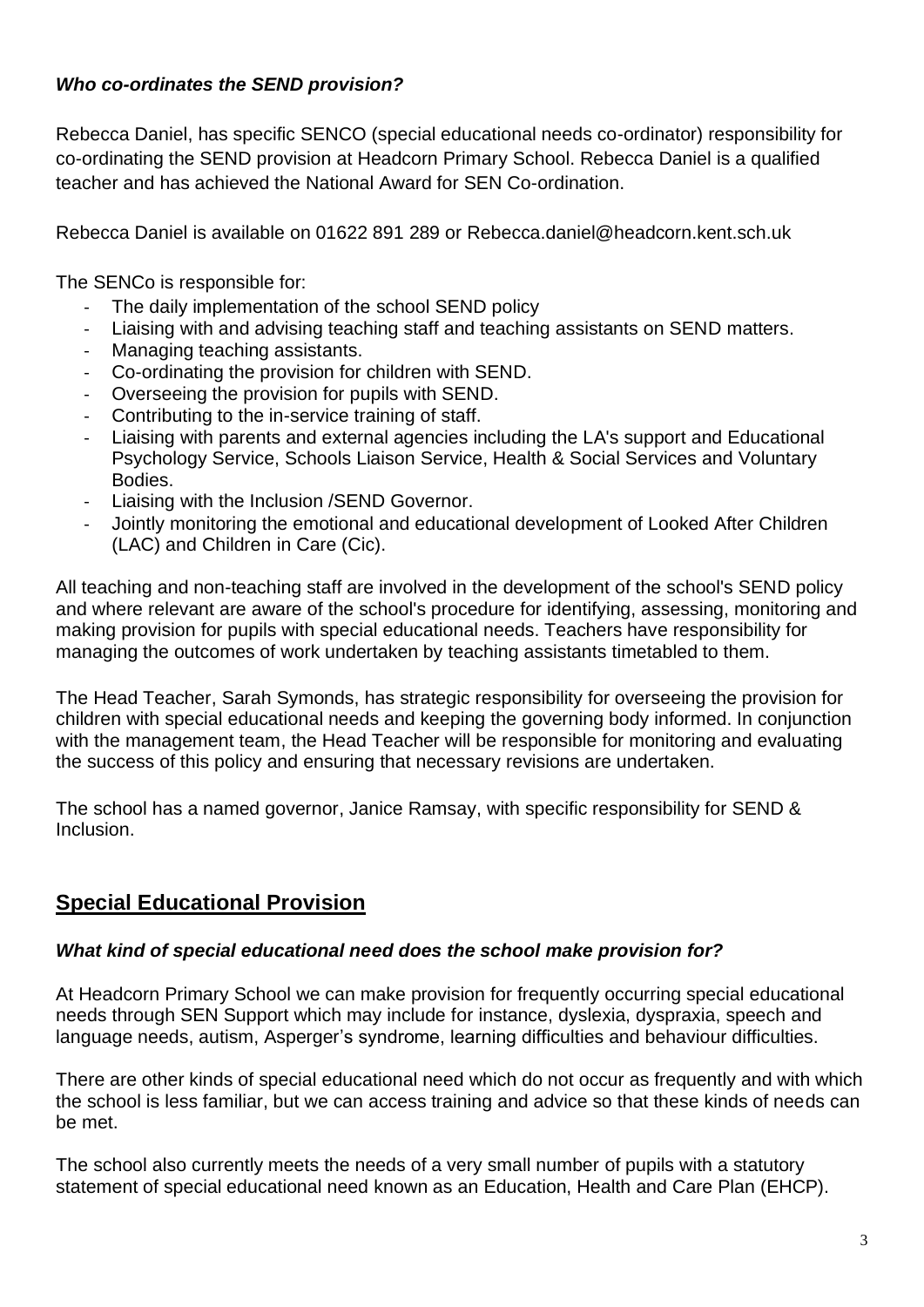Decisions on the admission of pupils with Education, Health and Care plans are made by the Local Authority.

The admission arrangements for pupils without an Education, Health and Care Plan do not discriminate against or disadvantage disabled children or those with special educational needs.

## **Identification and Assessment**

#### *How are pupils identified and assessed for SEN?*

At Headcorn Primary School we monitor the progress of all pupils six times a year to review their academic progress. Pupil tracking data and test results are analysed for individual pupils and cohorts. Progress data is analysed for pupils on the SEND register.

Procedures and practices are monitored three times a year by the SENCO and SEND governor. Information gathered is used to improve the outcomes for children via the School Improvement Plan.

## *What assessments are undertaken and when?*

A range of assessments are used with all the pupils at various points throughout the year: e.g. regular Phonic assessments (throughout Year R, Year 1 and Years 2 to 6 if required), Phonics Screening Test at the end of Year 1 and teacher assessments for Reading, Writing and Maths three times a year throughout the school. Pupils also undertake some written assessments from Year 3 upwards in order to help prepare them for the future.

Where difficulties or lack of progress are identified then children will be further assessed using one or more of the following as deemed appropriate: Speech Link, Language Link, Language for Learning, NELI, Boxall Profile, Thrive, Visual Stress, Spelling Age, Neale Reading Assessment, Sandwell Maths Assessment, Lucid Rapid (for under 8 year olds), LASS for 8 years and over. Other assessments may also include BPVS to assess receptive language, EVT to assess expressive language and Ravens to assess non-verbal reasoning.

Where progress by a pupil is not considered sufficient, even if a special educational need has not been identified, extra support or provision is put into place to enable the pupil to catch up.

#### *Where insufficient progress for a particular pupil is identified, what support is available?*

In the first instance, teachers refer to the Mainstream Core Standards to inform their practice. The strategies recommended in the Core Standards are implemented, along with strategies recommended from the aforementioned assessments as appropriate, for:

- Social, Emotional and Mental Health
- Communication and Interaction
- Cognition and Learning
- Sensory & Physical Development.

Extra support includes interventions or strategies to support difficulties with: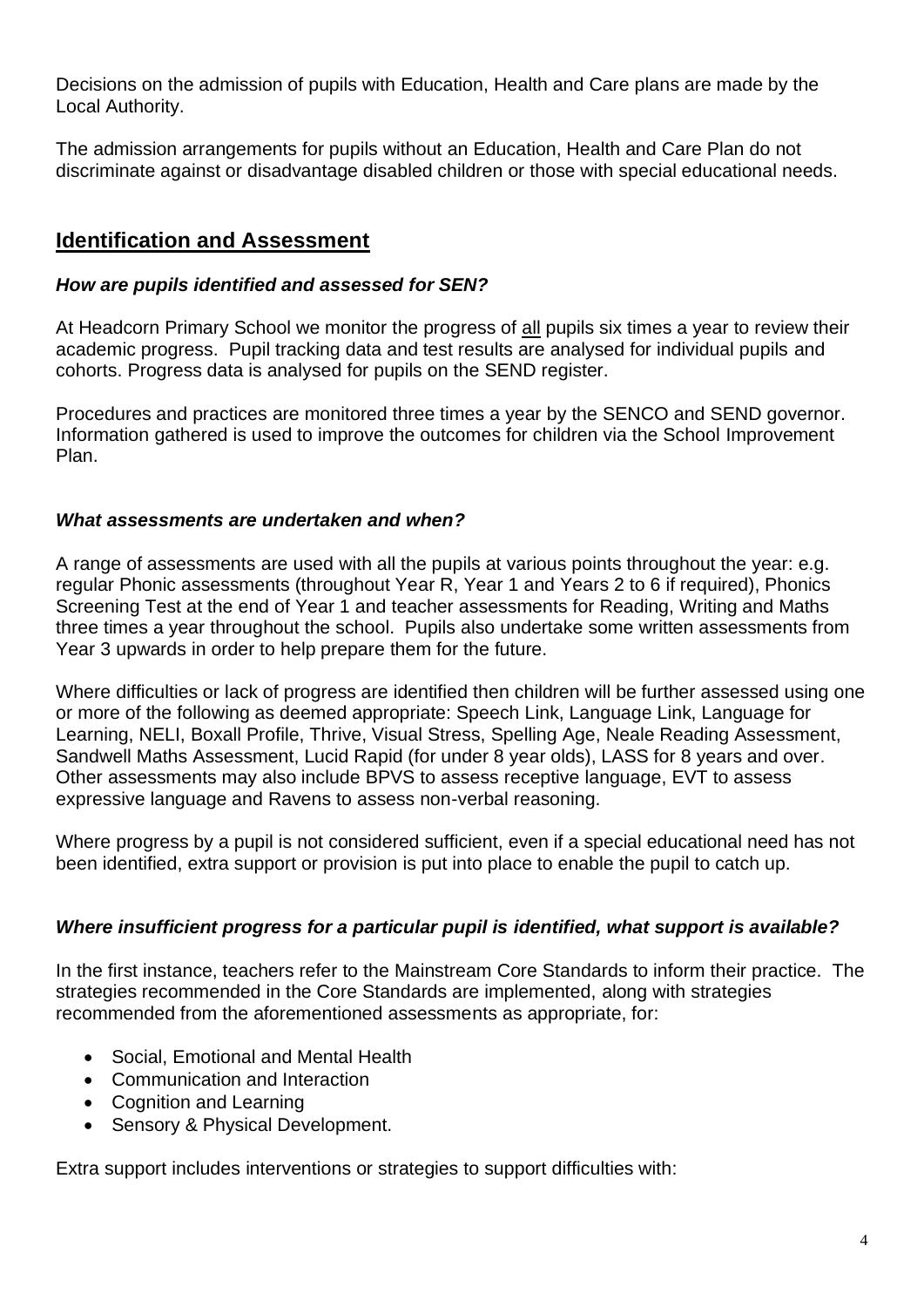Memory, phonological processing, gross motor skills, emotional literacy, behaviour, self-esteem and social skills, fine motor skills, gross motor skills, sensory development, speech, language and communication, numeracy support, writing and spelling support and literacy support.

#### *What happens if the strategies and interventions don't help?*

Some pupils may continue to make inadequate progress, despite high-quality teaching targeted at their areas of weakness. For these pupils, and in consultation with parents, we will continue to use our range of assessment tools to determine the cause of the learning difficulty and to record evidence of interventions and progress in preparation for the engagement of external specialist support should it become necessary.

The purpose of this more detailed assessment is to understand what additional resources and different approaches are required to enable the pupil to make better progress. The findings of these assessments will be shared with parents/carers, put into an SEN support plan and reviewed and revised regularly.

## *What is the School's SEN List?*

We place children on the School SEND List (also known as the SEND Register) following assessments and where we have identified that a pupil requires special educational provision which is additional and different to what is normally available. Before any pupil is added to the SEND register, the 4-stage cycle of the graduated response outlined in the Code of Practice will have been followed – Assess, Plan, Do and Review.

We no longer use National Curriculum levels to look at a child's progress and attainment. Instead we work towards ensuring each child is working to their full potential and meeting Age Related Expectations. We use Target Tracker to gather and analyse any data or evidence collected. Target Tracker is used widely across the country and enables us to track children's progress and attainment in order to ensure the very best provision is made for all children.

- If a pupil is able to make good progress using this extensive, additional and different resource (but would not be able to maintain this good progress without it) we will continue to identify the pupil as having a special educational need and continue with the extra support.
- Pupils who do not require extensive additional and different provision but still require some support will be supported as a child with an additional need (AN) without being placed on the SEND register. This can often be the case with medical diagnosis's that do not necessarily affect a child's academic progress but may affect their well-being.
- **It is important to note** that children may receive SEND support throughout their school life, for a short period of time or periodically and will be added or taken off the list (in consultation with parents/carers) accordingly.

We will ensure that all teachers and support staff who work with the pupil are aware of the support to be provided and the teaching approaches to be used.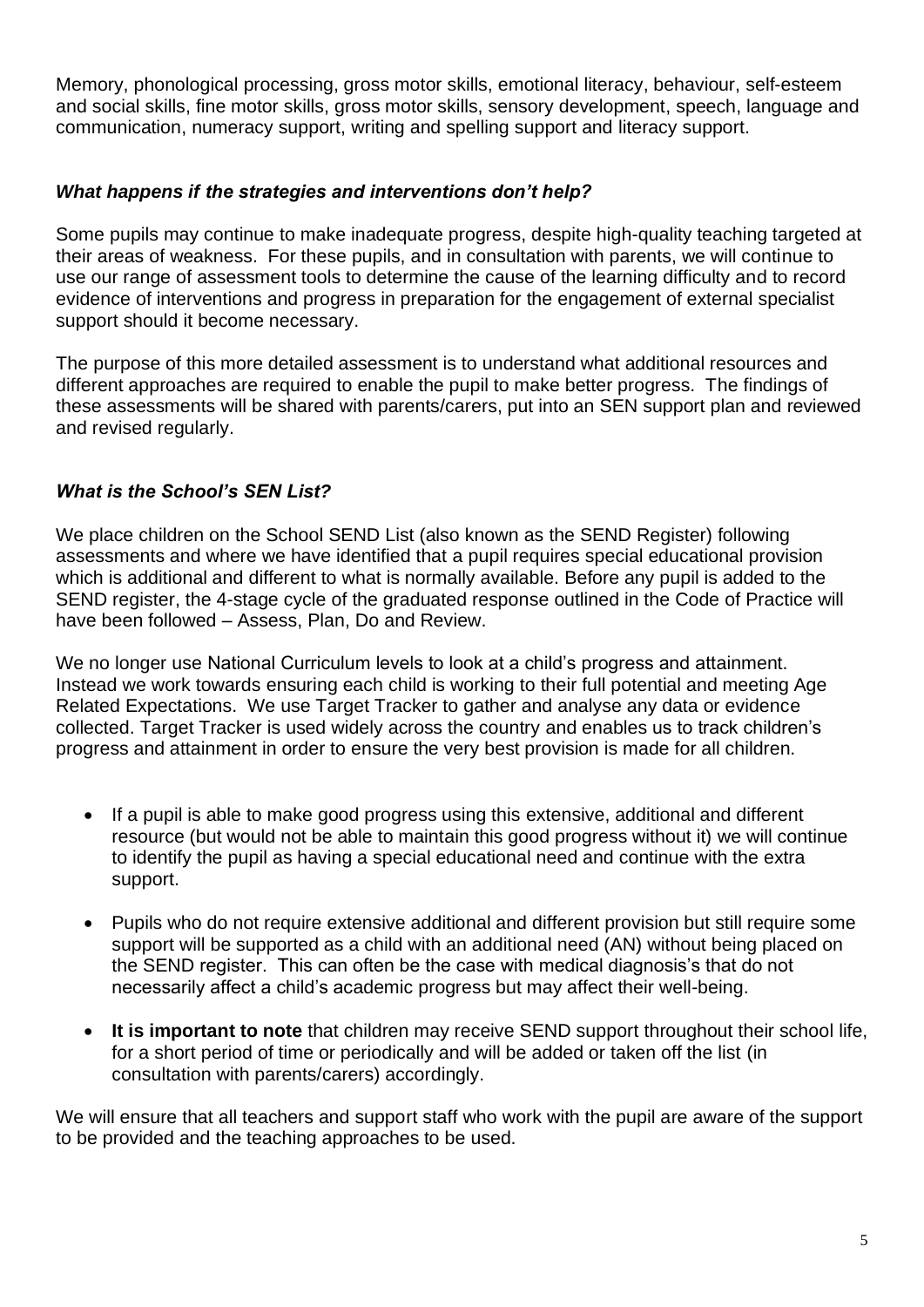# **Making provision for pupils with special educational needs whether or not they have EHC Plans**

## *How is the effectiveness of the SEND provision evaluated?*

Each review of the SEND support plan will be informed by the views of the pupil, parents and class/subject teachers and the assessment information from teachers which will show whether adequate progress is being made.

The *SEND Code of Practice (2015, 6.17)* describes inadequate progress as:

- Significantly slower than that of their peers starting from the same baseline
- Unable to match or better the child's previous rate of progress
- Unable to close the attainment gap between rate of progress
- Widening the attainment gap

For pupils receiving SEND support or those with an Education, Health and Care Plan there will be an annual review of the provision made for the child, which will enable an evaluation of the effectiveness of the special provision. The collation of all annual review evaluations of effectiveness will be reported to the governing body.

## *How is the progress of a child receiving SEND support assessed and reviewed?*

Every pupil in the school has their progress tracked six times per year. In addition to this, pupils with additional or special educational needs may have more frequent assessments of reading age, spelling age etc. The assessments we use at Headcorn Primary School are listed in Section 2. Using these assessments, it will be possible to see if pupils are increasing their level of skill in key areas.

If these assessments do not show adequate progress is being made a SEND support plan, detailed on the provision map and shared with parent/carers, will be reviewed and adjusted.

#### *What is the school's approach for teaching children needing SEND support?*

High quality teaching, differentiated for individual pupils, is the first step in responding to pupils who have or may have SEND. Additional intervention and support cannot compensate for a lack of good quality teaching. The school regularly and carefully reviews the quality of teaching for all pupils, including those at risk of underachievement. This includes reviewing and, where necessary, improving teachers' understanding of strategies to identify and support vulnerable pupils and their knowledge of the SEND most frequently encountered *SEND Code of Practice (2015, 6.37)*

At Headcorn Primary School the quality of teaching is judged to be **Good** (Ofsted, April 2017).

We follow the Mainstream Core Standards advice developed by Kent County Council to ensure that our teaching conforms to best practice. These core standards can be found on the following link,

[http://www.kelsi.org.uk/pupil\\_support\\_and\\_wellbeing/targeted\\_support/sen\\_and\\_disabilities/sen\\_f](http://www.kelsi.org.uk/pupil_support_and_wellbeing/targeted_support/sen_and_disabilities/sen_forms.aspx) [orms.aspx](http://www.kelsi.org.uk/pupil_support_and_wellbeing/targeted_support/sen_and_disabilities/sen_forms.aspx)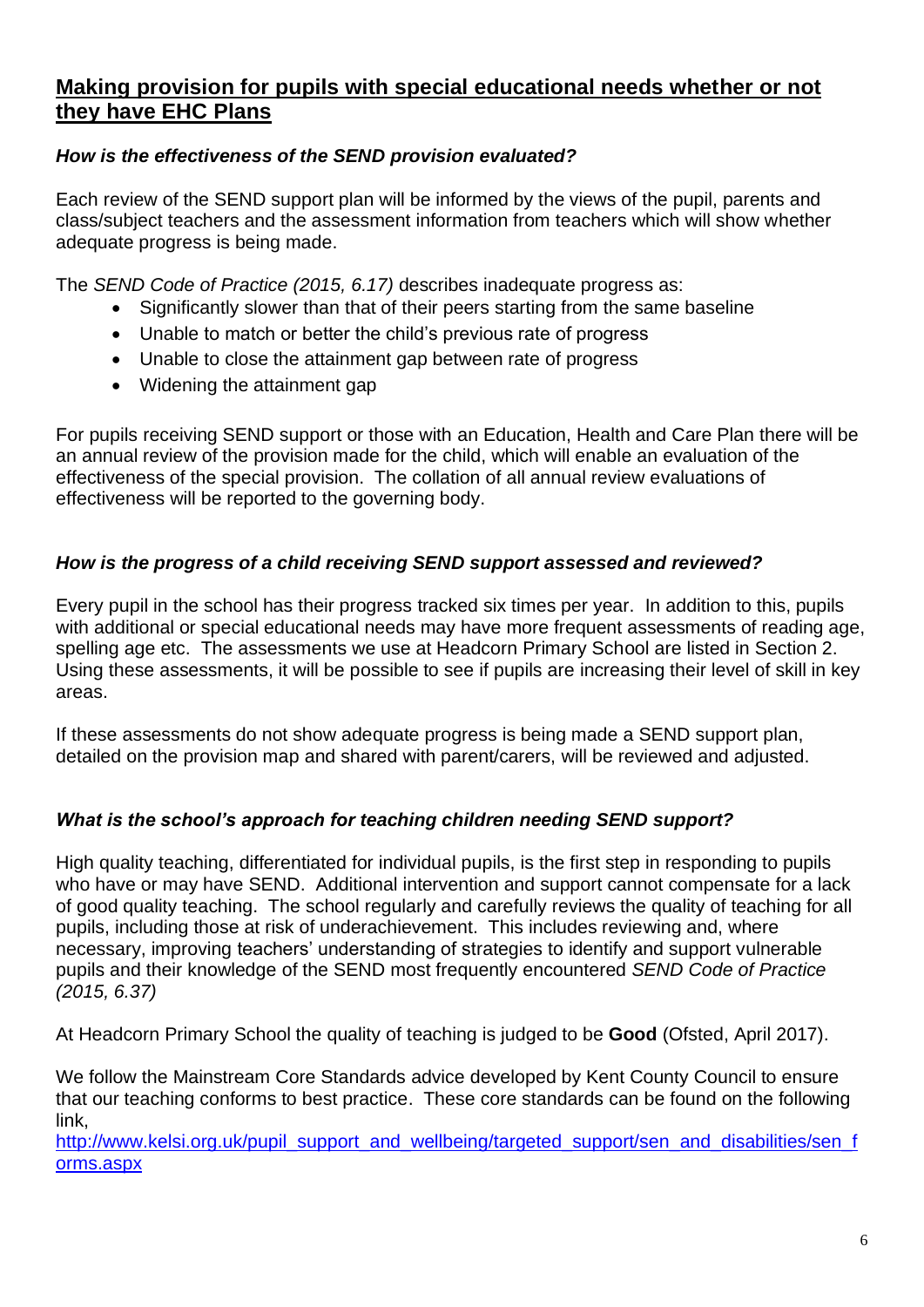In meeting the Mainstream Core Standards, the school employs some additional teaching approaches, as advised by internal and external assessments e.g. one-to-one tutoring, precision teaching, pre-teaching, fast learning, mentoring, small group teaching and use of ICT software learning packages.

#### *How does the school adapt the curriculum and learning environment for pupils needing SEN support?*

At Headcorn Primary School we follow the advice in the Mainstream Core Standards on how to adapt the curriculum and the learning environment for pupils with special educational needs. We also incorporate the advice provided as a result of both internal and external assessments and the strategies described in Education, Health and Care Plans.

As part of our requirement to keep the appropriateness of our curriculum and learning environment under review, staff and governors review the school's Accessibility Plan annually. This provides an opportunity to review progress over the last 3 years and to set objectives for the next 3 years. The school's Accessibility Plan can be found on the school website under School Policies.

#### *What additional support for learning is available for children requiring SEN support?*

As part of our overall budget we receive 'notional SEND funding'. This funding is used to ensure that the quality of teaching is good in the school and that there are sufficient resources to deploy additional and different teaching for pupils requiring SEND support. The amount of support required for each pupil to make good progress will be different in each case. This support is recorded and monitored using personalised provision maps.

In very few cases, a very high level of resource is required. The funding arrangements require schools to provide up to £6000 per year of resource for pupils with high needs, and above that amount the Local Authority should provide top up to the school.

#### *How does the school enable pupils requiring SEND support to be included in school activities (including physical activities) together with children who do not have special educational needs?*

All clubs, trips and activities offered to pupils at Headcorn Primary School are available to pupils with special educational needs and disabilities, either with or without an Education, Health and Care Plan. Where it is necessary, the school will use the resources available to it to provide additional adult support to enable the safe participation of the pupil in the activity.

#### *What support is available to improve the emotional and social development of pupils requiring SEND support?*

At Headcorn, we implement The Thrive Approach; a dynamic, developmental and traumasensitive approach to meeting the emotional and social needs of children. We understand that an important feature of the school is to enable all pupils to develop emotional resilience and social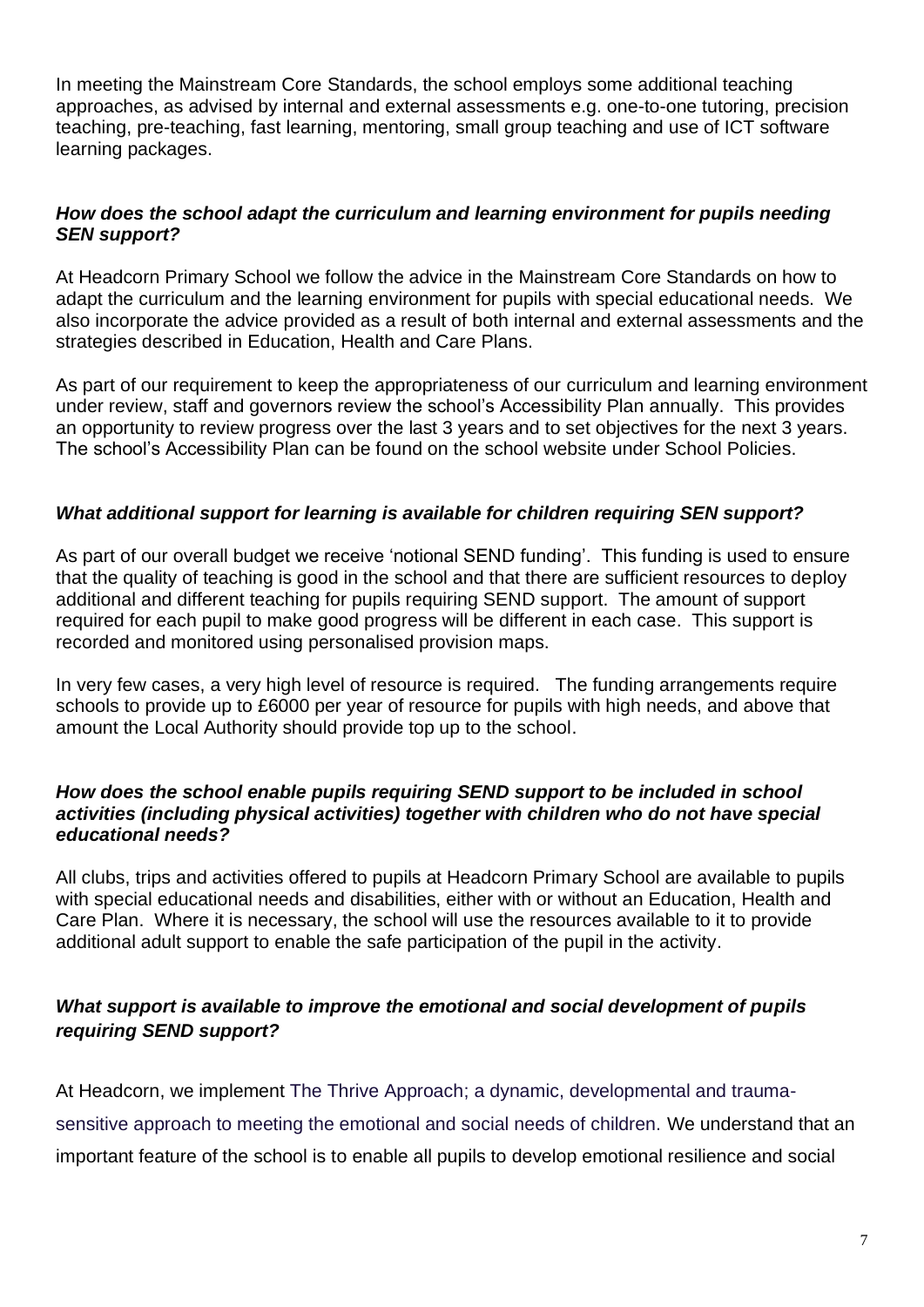skills, both through direct teaching for instance PSHE, and mentoring and indirectly with every conversation that adults have with pupils throughout the day.

The school has established a set of core values that reflect the ethos that every member of the school community is proud to uphold. The core values are Aspiration, Inclusion and Resilience – Learning for Life!

For some pupils with a greater need of help in this area we also can provide the following additional services including access to a counsellor, mentor time with a member of the senior leadership team, access to our Nurture Provision (social and emotional intervention with a member of our Inclusion Team), time-out space for pupils if required and external referral to Early Help, the School Health Service or CAMHS (Child & Adolescent Mental Health Service).

Pupils in the early stages of emotional and social development because of their special educational needs will be supported to enable them to develop and mature appropriately. This will usually require additional and different resources, beyond that required by pupils who do not need this support.

## *Who is trained to support children with SEND?*

The auditing of training needs reflects those expected by national standards and those identified in the School Improvement Plan.

- The SENCo, teachers and teaching assistants will attend SEND courses, particularly those that have a bearing on the children they are supporting.
- Staff are given regular opportunities for INSET to develop confidence and skills in working with SEND children. Governors are also invited to school-based training.
- Staff are involved in developing practices which promote whole-school approaches to SEND.
- The staff at Headcorn School regularly shares good practice with local schools and special schools.
- NQTs access specific training and induction programmes.

## *What facilities and equipment are available to support children with SEND?*

Where external advisors recommend the use of equipment or facilities which the school does not have, we will purchase it using the notional SEND funding, or seek it by loan. For highly specialist communication equipment the school will seek the advice of the KCC Communication and Assistive Technology team.

#### *How are parents consulted and involved with their child's SEND support?*

All parents of pupils at Headcorn Primary School are invited to discuss the progress of their children at Termly Learning Conferences (TLCs) on three occasions a year and receive a written report once a year.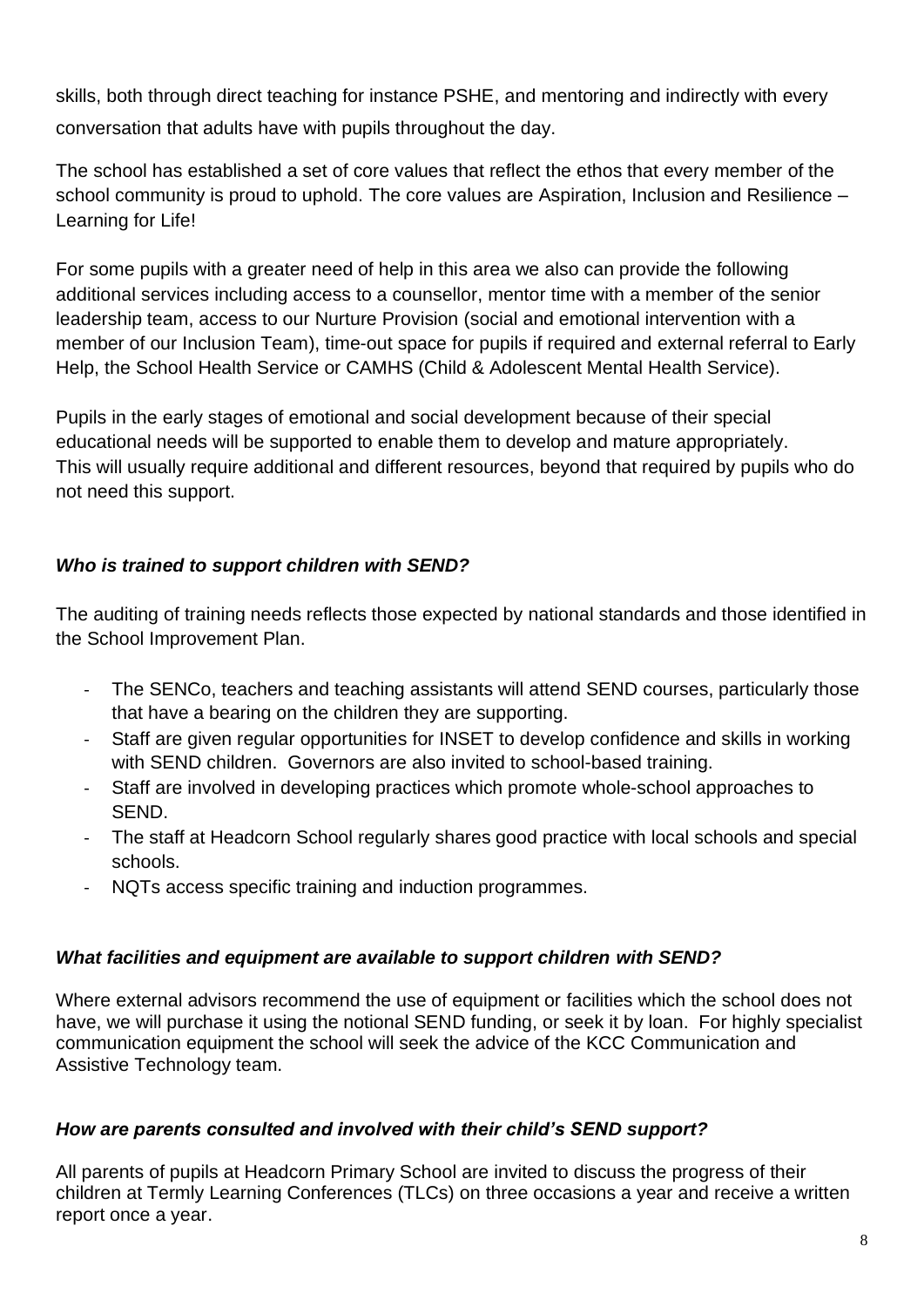As part of our normal teaching arrangements, all pupils will access some additional teaching to help them catch-up if the progress monitoring indicates that this is necessary. This will not imply that the pupil has a special educational need. All such provision will be recorded, tracked and evaluated on a provision map which will be shared with parents and pupils three times per year.

The SENCo or staff may also carry out further, more in-depth assessments to inform the type of additional help required and implement interventions as necessary.

If it is agreed that a pupil needs extensive support, then they will be identified as having a special educational need because special educational provision needs to be made. This will be referred to as **SEND with Support.**

Parents/carers of children receiving **SEND support** are invited to attend a meeting, with their children, three times a year to specifically discuss the personalised provision. Parents will be actively supported to contribute to assessment, planning and review.

Parents/carers of pupils with a statutory **Education, Health and Care Plan** will also be invited to contribute to and attend an annual review, which, wherever possible will also include other agencies involved with the pupil. Information will be made accessible for parents.

#### *How is my child consulted and involved with his/her SEND support?*

When a pupil has been identified to have special educational needs, he/she will be involved in the arrangements made for them as part of person-centred planning, as appropriate. Pupils will be encouraged to give their views and engage in planning their future provision via the Pupil Passport as well as in discussion. Parents are likely to play a more significant role in the childhood years with the young person taking more responsibility and acting with greater independence in later years.

#### *How do I make a complaint about the provision being made for my child with SEND?*

Please refer to the school's complaints procedure should you wish to raise a concern or complaint.

There are some circumstances, usually for children who have an Education, Health and Care Plan where there is a statutory right for parents to appeal against a decision of the Local Authority. Complaints which fall within this category cannot be investigated by the school.

#### *How does the governing body involve other bodies, including health and social services, local authority support services and voluntary organisations, in meeting the needs of pupils with special educational needs and in supporting the families of such pupils?*

The governing body has engaged with the following bodies: -

- Membership of LIFT for access to specialist teaching and learning service.
- Subscribers to ELSA
- Link to Disabled Children's Service for support to families for some pupils with high needs.
- Access to local authority's service level agreement with Speech and Language Therapy Services / Occupational Therapy Services / Physiotherapy Services for pupil with requirement for direct therapy or advice.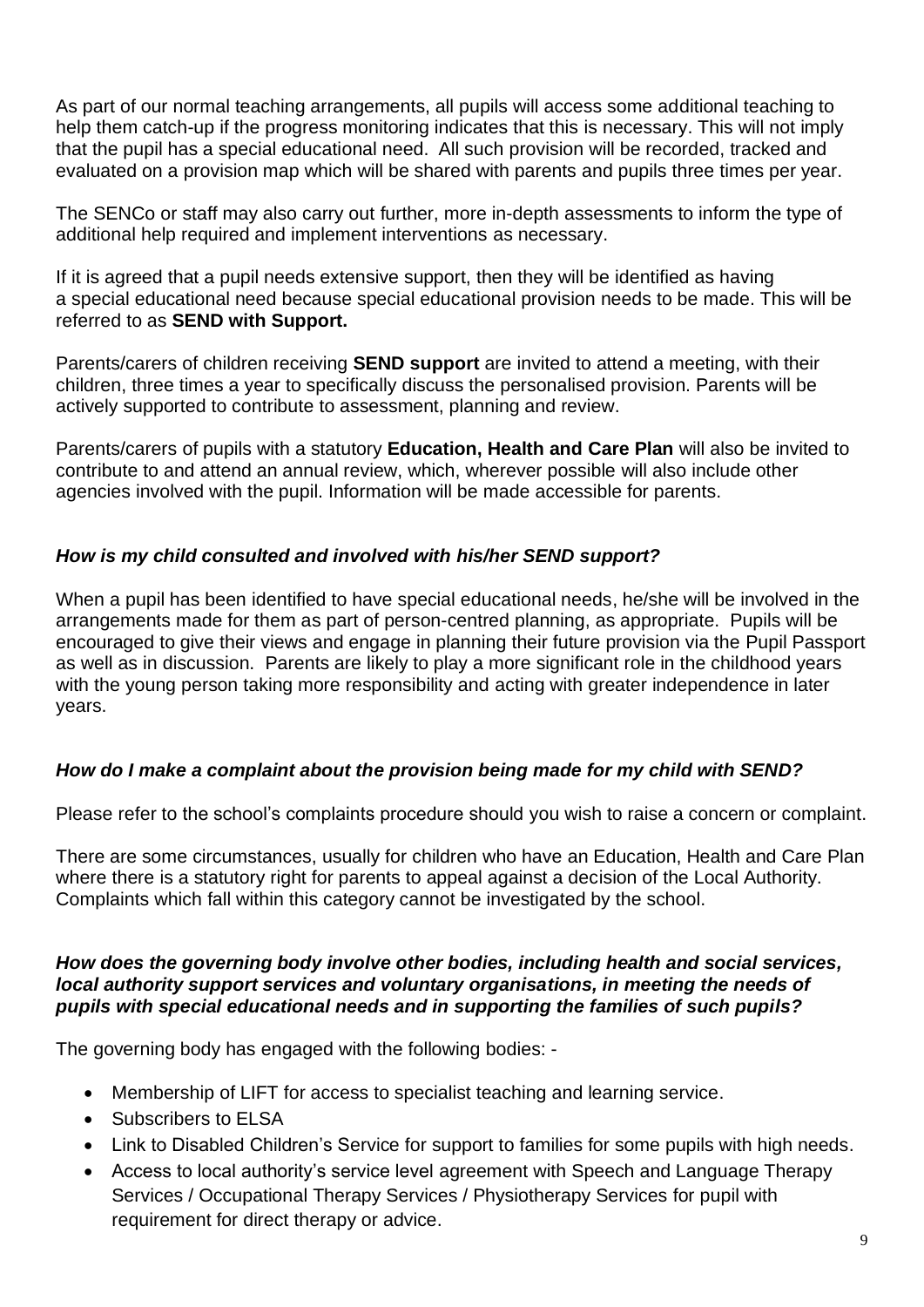- Membership of professional networks for the SENCo including the SENCo Forum, The Key and NASEN.
- Independent Speech and Language Therapist

### *Who can I contact for support?*

Information, Advice and Support Kent (IASK) provides free, impartial, confidential, advice, support and options around educational issues for parents who have children with special educational needs or disabilities (0-25). They empower parents to play an active and informed role in their child's education. Leaflets are available from the SENCO or KPPS can be contacted directly on

**HELPLINE:** 03000 41 3000 **Office:** 0300 333 6474 and **E-mail:** iask@kent.gov.uk [www.kent.gov.uk/iask](http://www.kent.gov.uk/iask)

#### **Transition**

#### *What are the school's arrangements for supporting pupils with special educational needs in transferring between phases of education or in preparing for adulthood and independent living?*

Transition can be a worrying time for some children (and parents) so we make every effort to support this process as much as possible.

At Headcorn Primary School we work closely with educational settings used by the pupils before they join our school in order to ensure we have enough information to make the transition as seamless as possible.

We also provide information, by request, to a pupil's onward destination, which may involve a telephone conversation or meeting between the two schools.

For transition to secondary school, this is done in terms 5 & 6 and a meeting is held between the SENCo, parent/carer and new school if required. Extra transition visits are also set up if needed. If a child is to be home-schooled, then the information is given directly to the parent/carer.

## **KENT'S LOCAL AUTHORITY OFFER**

#### *What is the Local Authority's offer?*

Kent's Local offer is all about making it easier for people to find out about services available to 0- 25 year olds with [special educational needs and disabilities.](http://www.kent.gov.uk/education-and-children/special-educational-needs)

You can find out about:

- arrangements for [identifying and assessing children and young people](http://www.kent.gov.uk/education-and-children/special-educational-needs/assessments-and-statements-of-special-educational-needs) with special educational needs and disabilities
- how to access services and how decisions are made
- services to support young people prepare for [adulthood and independence](http://www.kent.gov.uk/education-and-children/special-educational-needs/becoming-an-adult)